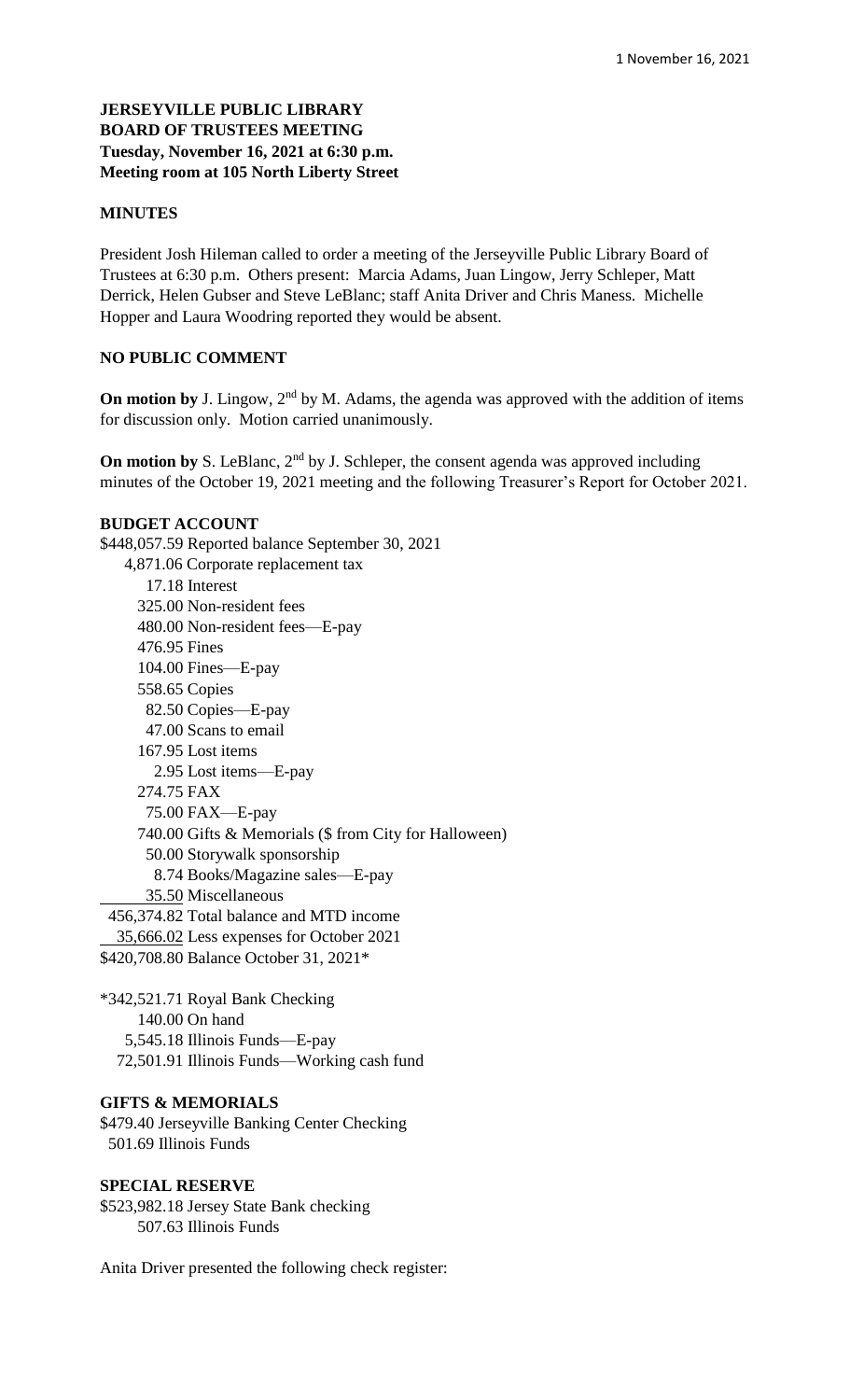| Check #      | <b>Date</b> | Payee                             | Cash           | <b>Amount</b> |
|--------------|-------------|-----------------------------------|----------------|---------------|
|              |             |                                   | <b>Account</b> |               |
| 12537        | 11/11/21    | Brockman Co.                      | 1000           | 41.27         |
| 12538        | 11/11/21    | Baker & Taylor                    | 1000           | 1,080.77      |
| 12539        | 11/11/21    | <b>BookPage</b>                   | 1000           | 354.00        |
| 12540        | 11/11/21    | Card Services VISA                | 1000           | 1,630.23      |
| 12540a       | 11/11/21    | <b>VOID</b>                       | 1000           |               |
| 12540b       | 11/11/21    | <b>VOID</b>                       | 1000           |               |
| 12540c       | 11/11/21    | <b>VOID</b>                       | 1000           |               |
| 12541        | 11/11/21    | Cengage Learning Inc / Gale       | 1000           | 381.96        |
| 12542        | 11/11/21    | Church's Lawn Care                | 1000           | 129.00        |
| 12543        | 11/11/21    | City of Jerseyville               | 1000           | 3,721.56      |
| 12544        | 11/11/21    | Demco                             | 1000           | 165.52        |
| 12545        | 11/11/21    | Diamond Lake Book Co.             | 1000           | 576.40        |
| 12546        | 11/11/21    | <b>Effingham Public Library</b>   | 1000           | 16.37         |
| 12547        | 11/11/21    | Grafton Technologies, Inc         | 1000           | 196.45        |
| 12548        | 11/11/21    | Illinois Power Marketing dba      | 1000           | 546.31        |
| 12549        | 11/11/21    | <b>Brian Hutchinson</b>           | 1000           | 100.00        |
| 12550        | 11/11/21    | Illinois American Water           | 1000           | 137.17        |
| 12551        | 11/11/21    | Kanopy, Inc.                      | 1000           | 43.00         |
| 12552        | 11/11/21    | Lazerware Inc.                    | 1000           | 927.63        |
| 12553        | 11/11/21    | Library Ideas LLC                 | 1000           | 17.00         |
| 12554        | 11/11/21    | <b>Midwest Tape</b>               | 1000           | 1,283.79      |
| 12555        | 11/11/21    | Payroll                           | 1000           | 23,464.70     |
| 12556        | 11/11/21    | The Penworthy Company LLC         | 1000           | 285.19        |
| 12557        | 11/11/21    | Petty Cash                        | 1000           | 120.48        |
| 12558        | 11/11/21    | R.P. Lumber Company, Inc.         | 1000           | 7.96          |
| 12559        | 11/11/21    | <b>River County News</b>          | 1000           | 83.80         |
| 12560        | 11/11/21    | <b>Elizabeth Smilack</b>          | 1000           | 25.00         |
| 12561        | 11/11/21    | Tricounty FS, Inc.                | 1000           | 62.64         |
| 12562        | 11/16/21    | <b>Breese Public Library</b>      | 1000           | 15.99         |
| 12563        | 11/16/21    | Cengage Learning Inc / Gale       | 1000           | 30.39         |
| 12564        | 11/16/21    | <b>EBSCO</b> Information Services | 1000           | 46.95         |
| 12565        | 11/16/21    | <b>Chris Maness</b>               | 1000           | 500.00        |
| 12566        | 11/16/21    | Payroll                           | 1000           | 9,484.13      |
| 12567        | 11/16/21    | Robert (Bob) Sanders Waste        | 1000           | 75.13         |
|              |             | Systems, Inc.                     |                |               |
| 12568        | 11/16/21    | Watts Copy Systems, Inc.          | 1000           | 269.75        |
|              |             |                                   |                |               |
| <b>Total</b> |             |                                   |                | 45,820.54     |

**On motion by** M. Derrick, 2<sup>nd</sup> by M. Adams, the bills will be paid. Motion carried unanimously.

## **LIBRARIAN'S REPORT**

Anita:

- Anita hired our newest employee, Danielle Fry, for 18 hours per week.
- Statistics: circulation 5,085; 1,228 holds placed; 1,211 holds satisfied; 301 items added to the database; 3,856 visits.
- Since the last board meeting we had 2 workers quit: Terri McCoy and Hannah Rose. Anita moved Adam Hurley to 40 hours and Jolye Jones to 26. Today she hired Danielle Fry. Danielle will start Monday, November 22, 2021
- In December we will hire a 28 hour worker.
- Anita met with David Hall from Illinois State Archives, Records Management. He is putting together our plan for records disposal (or retention). After she receives this plan and it is certified, we can then request to dispose of appropriate records. Just disposing down to our 7 year financials will be a big space saver. Her goal is to have our records and files in good condition before retirement.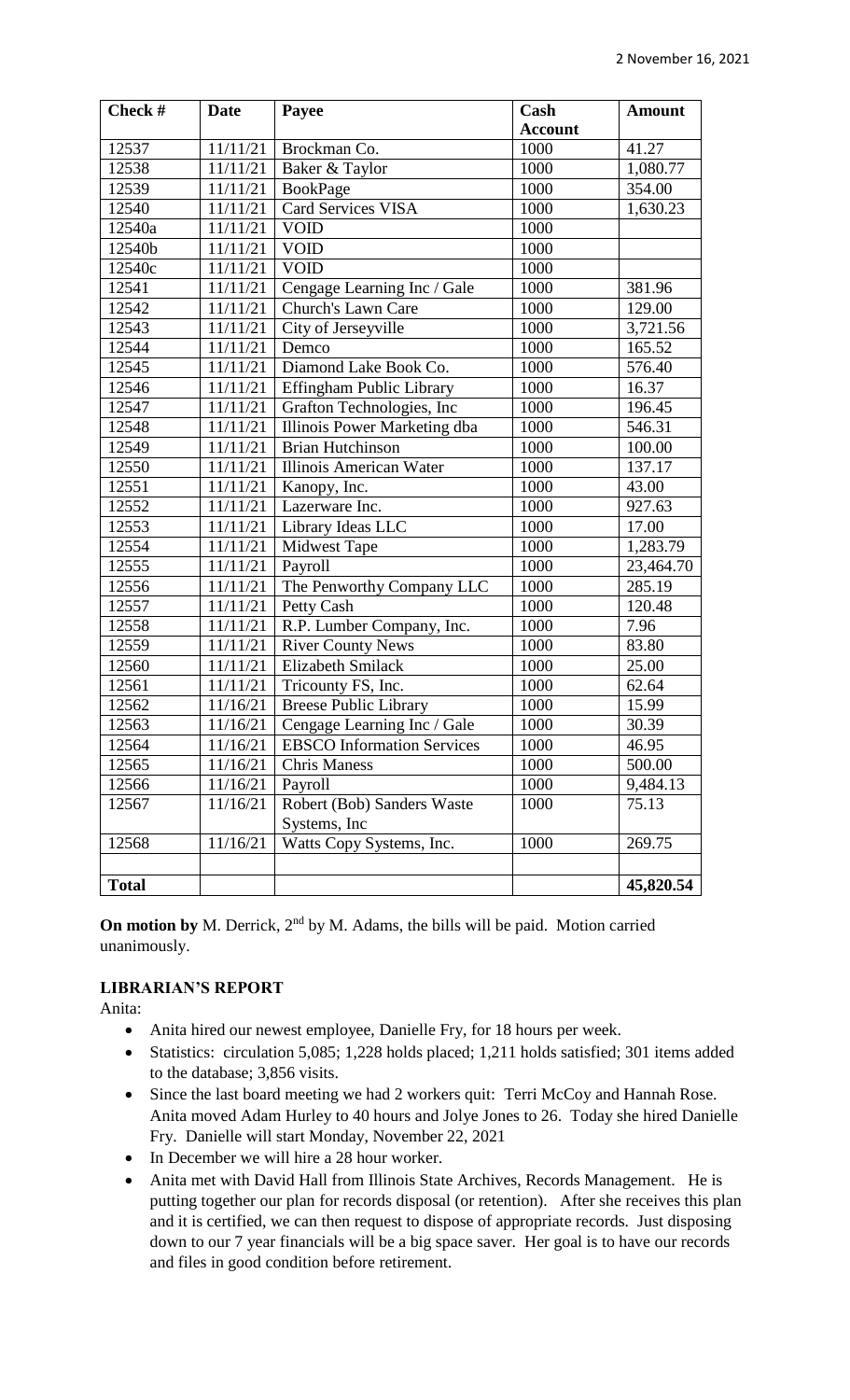Staff and Anita continue to weed the collection. Weeding will not only make for a more desirable collection but also save us money when we have to store for expansion. We'll save in storage boxes and space.

Chris:

- After 39 years of collecting recipes, Chris has gotten the annual Cookie Exchange recipes published. The books arrived last week. Three area businesses have offered to sell them out of their store. With not a lot of effort, 17 have sold here. If you want a copy, see Chris and get your copy for \$15.00!!
- Chris continues to train Beth Tittle and Adam Hurley as her replacement at the end of December. She is also writing instructions for processing the different formats of materials. DVDs and music CDs especially have a lot of steps.

## Beth T:

- Beth filled 36 requests for items that were sent to other libraries in Illinois and out-ofstate. She also requested 51 items for our patrons and 47 of them were filled.
- She put together a displays for Veterans' Day and Thanksgiving.
- She created and ran a list of "dusty" juvenile non-fiction. It was then sorted by publication date--the oldest being 1942. Jolye is pulling them from the shelves so that Laurie and Anita can decide whether or not we need to keep or replace them if the condition of the book is poor.

### Beth S.:

Beth maintains all the Library' social media. Facebook had a really good month, here's that data:

- FACEBOOK (Online Social Network our biggest Social Media platform)
- Report for Last 28 days:
- 3,222 Followers
- 29 New Followers
- 951 Page views (up from 269)
- 2,457 Video views (up from 864)
- 9,526 Post Reach (our posts were seen by this many people) (up from 7,640)
- 5,806 people engaged with our posts (liked, commented, shared) (up from 3,672)
- Some popular posts were Halloween Festival pics, Yearbooks, Friday Night Funnies Laurie:
	- Laurie had a successful Family Reading Night Program yesterday evening. She had a very good crowd for her Color Crisis Escape Room. Anita heard back from a friend that attended that it was very clever and they had a good time.
	- She has been working on plans for the Downtown Country Christmas and for December programs.

## **MATERIALS, BYLAWS AND POLICY COMMITTEE**

**On motion by** J. Schleper, 2<sup>nd</sup> by S. LeBlanc, a 1% equalization assessment with the December pay is approved if the funds are available. Motion carried unanimously.

## **BUILDING AND GROUNDS COMMITTEE**

The expansion project and an excess moisture situation on the north side second floor were discussed.

## **FINANCE COMMITTEE**

Expansion project financial status and staff 1% already discussed.

## **TECHNOLOGY COMMITTEE**

M. Derrick gave recommendations to Anita and Beth S. for the Hotspots and Laptops Grant.